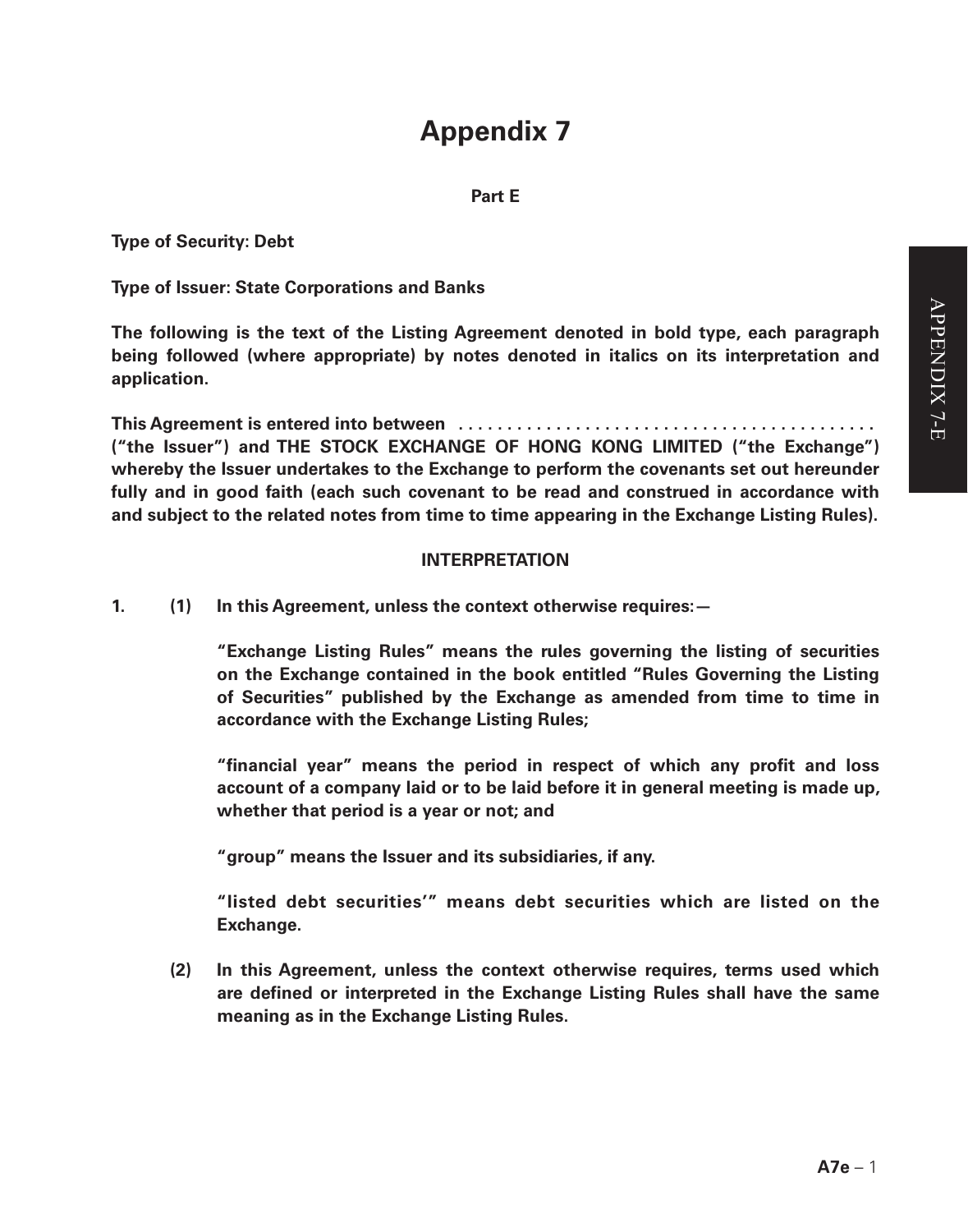- **(3) Where this Agreement requires anything to be sent by any person in Hong Kong to any person outside Hong Kong and vice versa such thing shall be sent, where practicable, by airmail.**
- **(4) Any notice to be given under this Agreement shall be in writing and any notice to the holder of a bearer debt security may be given by being published in accordance with rule 2.07C of the Exchange Listing Rules.**

## **DISCLOSURE**

## **General matters**

- **2. Generally and apart from compliance with all the specific requirements of this Agreement, the Issuer must comply with the following:—**
	- **(1) (a) [Repealed 1 January 2013]**
		- **(b) Where in the view of the Exchange there is or there is likely to be a false market in its listed debt securities, the Issuer must, as soon as reasonably practicable, announce the information necessary to avoid a false market in its securities;**
		- *Note: If the Issuer believes that there is likely to be a false market in its listed debt securities, it must contact the Exchange as soon as reasonably practicable.*

#### **(c) [Repealed 1 January 2013]**

- *2.1 [Repealed 1 January 2013]*
- *2.2 [Repealed 1 January 2013]*
- *2.3 [Repealed 1 January 2013]*
- *2.4 [Repealed 1 January 2013]*
- *2.5 References in this Agreement to informing the Exchange mean delivery of the relevant information to the Exchange in the manner determined by the Exchange from time to time and promulgated by way of a practice note to the Exchange Listing Rules.*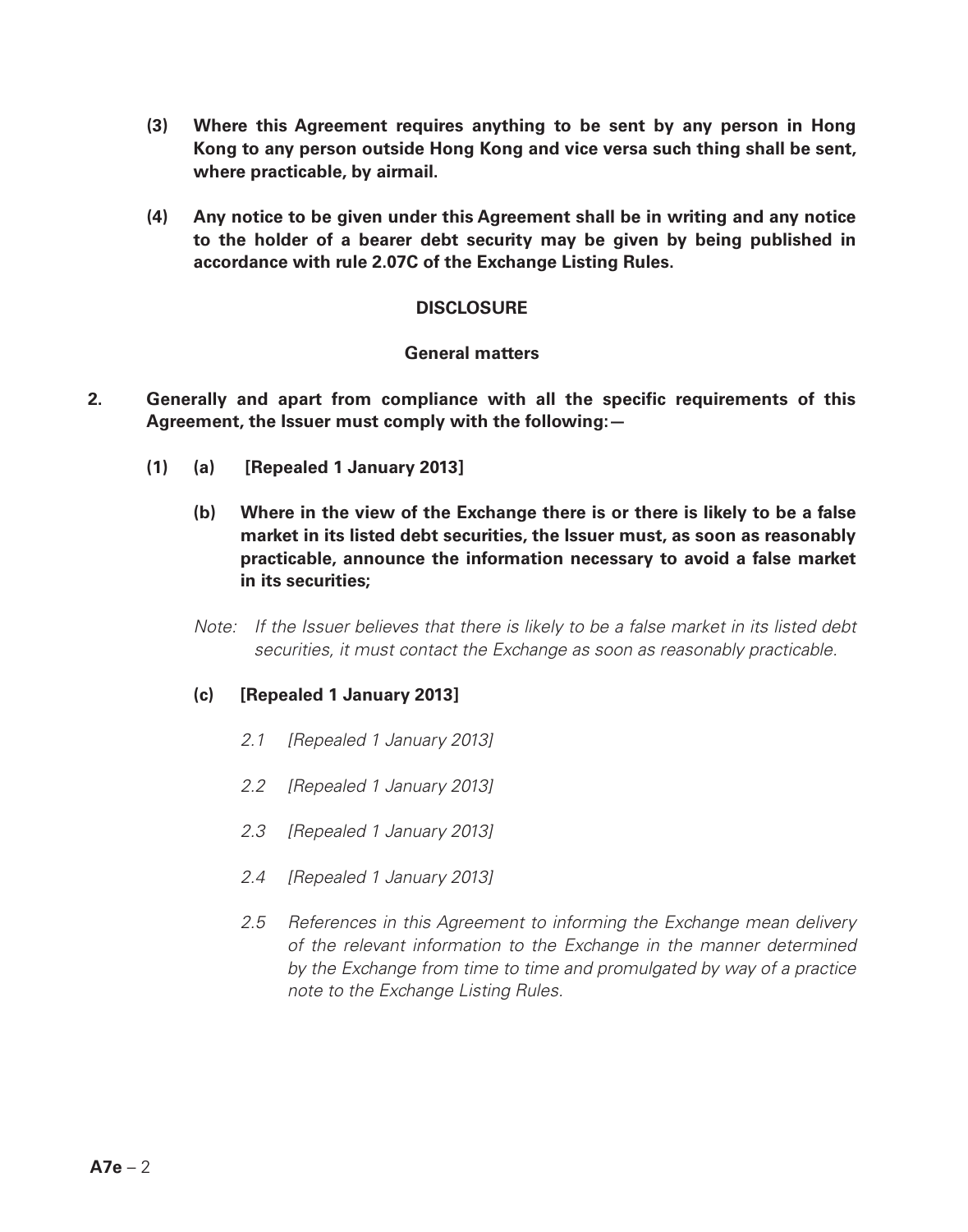- *2.6 Any obligation to inform holders of the Issuer's debt securities or the public will be satisfied by the information being published in an*  announcement in accordance with rule 2.07C of the Exchange Listing *Rules except where this Agreement requires some other form of notification. Certain such announcements must first have been reviewed by the Exchange in accordance with paragraph 11 of this Agreement.*
- *2.7 [Repealed 1 January 2013]*
- *2.8 [Repealed 1 January 2013]*
- *2.9 [Repealed 1 January 2013]*
- **(d) (i) Where the Issuer is required to disclose inside information under the Inside Information Provisions of the Securities and Futures Ordinance, it must also simultaneously announce the information.**
	- **(ii) The Issuer must simultaneously copy to the Exchange any application to the Commission for a waiver from disclosure under the Inside Information Provisions, and promptly upon being notified of the Commission's decision copy the Exchange with the Commission's decision.**
- **(e) The Issuer and its directors must take all reasonable steps to maintain strict confidentiality of inside information until it is announced.**
- **(f) The Issuer must not divulge any information in such a way as to place in a privileged dealing position any person or class or category of persons. It must not release any information in such a way that Exchange transactions may be entered into at prices which do not reflect the latest available information.**
- **(g) The Issuer and its directors must seek to ensure that dealings do not take place between parties one of whom does not have inside information which the other possesses.**
- **(2) it releases information to the Hong Kong market at the same time as the information is released to any other stock exchange on which its debt securities are listed; and**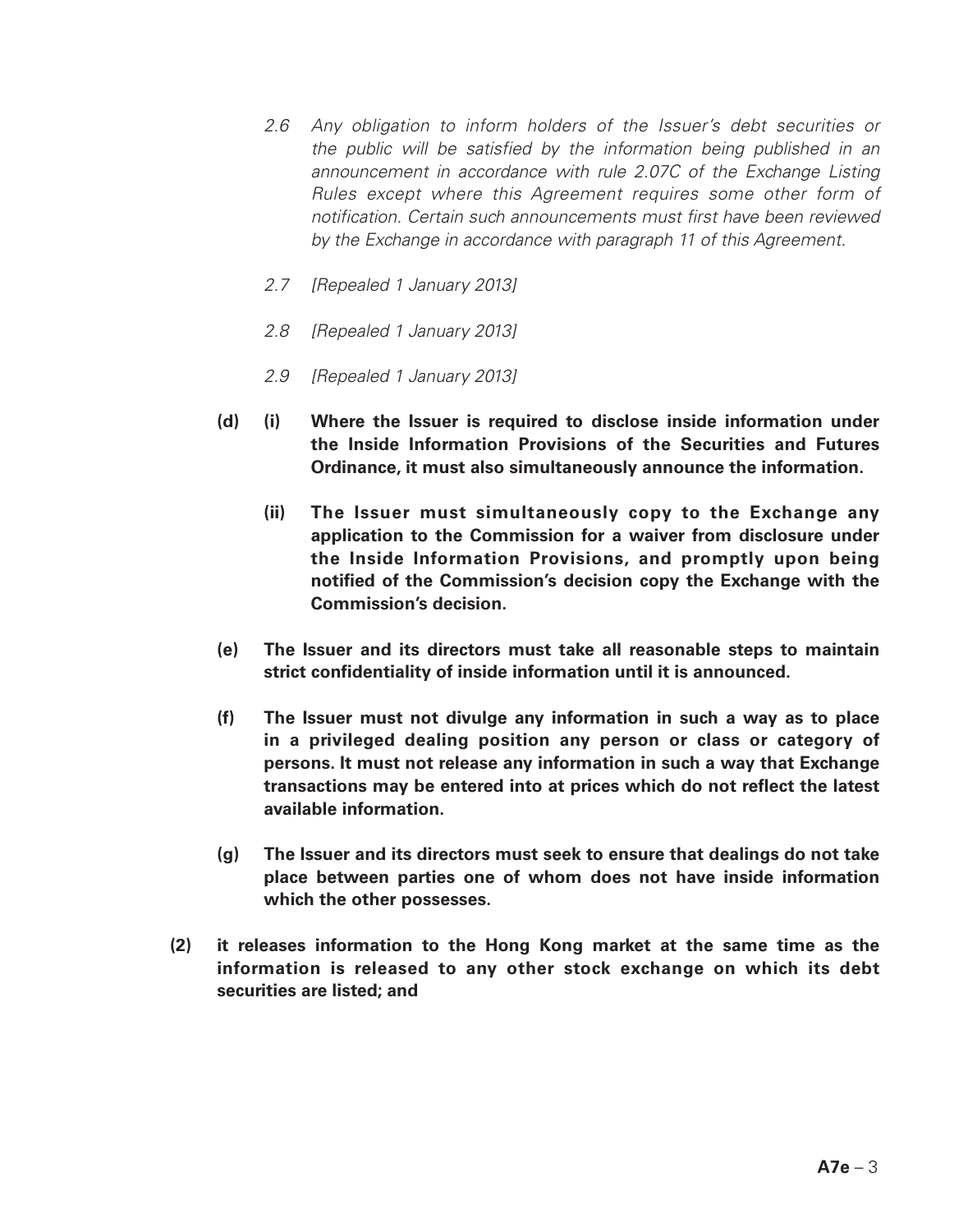- **(3) the Exchange Listing Rules in force from time to time.**
- **2A. Where the debt securities are guaranteed, the Guarantor must, as soon as reasonably practicable, announce any information which may have a material effect on its ability to meet the obligations under the debt securities.**

#### **Availability of annual report and accounts**

**3. If the documents of title to any listed debt securities are in bearer form, copies of the accounts of the Issuer and auditors' report and directors' report thereon may be obtained from the paying agent without charge. Where the listed debt security is convertible, exchangeable or carries subscription rights which are exercisable into the securities of another company, copies of the accounts of that other company and of the auditors' report and directors' report thereon must also be so available.**

## **ANNUAL ACCOUNTS**

#### **Distribution of annual report and accounts**

- **4. (1) The Issuer shall send to:—**
	- **(a) the trustee or fiscal agent in respect of its listed debt securities; and**
	- **(b) every holder of its listed debt securities (not being bearer debt securities),**

**annual accounts within nine months of the end of the financial year to which they relate together with an annual report if required by its national law. If the Issuer has subsidiaries the accounts must be in consolidated form unless the Issuer has in the past always presented accounts on another basis. The Issuer's own accounts must be published in addition if they contain significant additional information.**

- **(2) If the relevant annual accounts do not give a true and fair view of the assets and liabilities, financial position and profit or loss of the Issuer or group, more detailed and/or additional information must be provided.**
	- *4.1 [Repealed 1 April 2015]*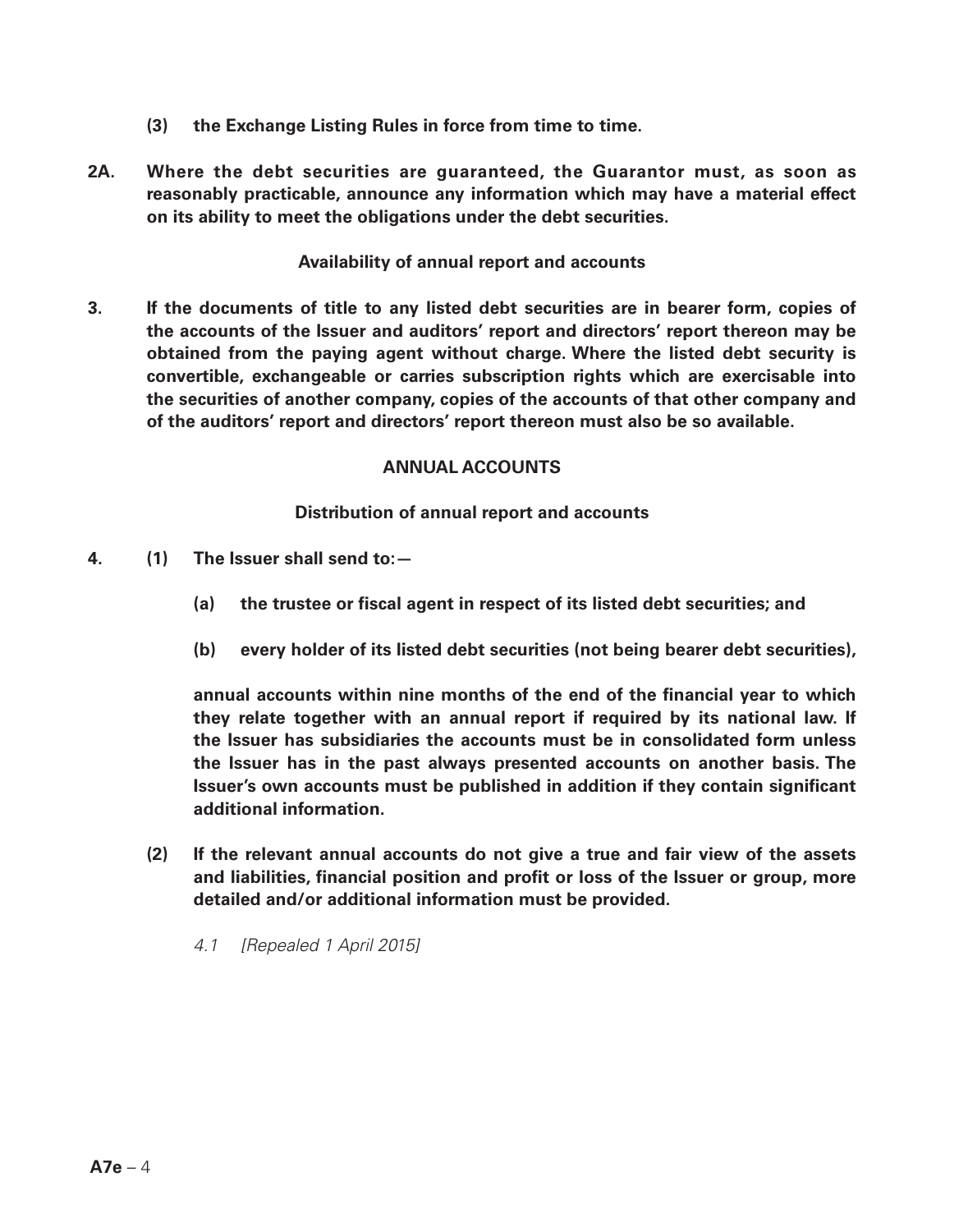- *4.2 If the Issuer is not required to draw up its accounts so as to give a true and fair view but is required to draw them up to an equivalent standard, the Exchange may allow its accounts to be drawn up to that standard. Reference must, however, be made to the Exchange. If Issuers are in doubt as to what more detailed and/or additional information should be provided, they should apply to the Exchange for guidance.*
- *4.3 The Issuer must send 1 copy of the annual report and accounts to the Exchange at the same time as they are despatched to the holders of its listed debt securities with registered addresses in Hong Kong (see paragraph 12).*

## **NOTIFICATION**

#### **After board meetings**

- **5. The Issuer shall inform the Exchange immediately after approval by or on behalf of the board of directors or other governing body of:—**
	- **(1) any decision to pass any interest payment on listed debt securities;**
	- **(2) any proposed change in the capital structure;**
		- *5.1 Once a decision has been made to submit any such proposal to the board, no dealings in any of the relevant listed debt securities should be effected by or on behalf of the Issuer or any of its subsidiaries until the proposal has been announced or abandoned.*

# **(3) any new issues of listed debt securities and, in particular, any guarantee or security in respect thereof;**

- *5.2 The notification of a new issue may be delayed while a marketing or underwriting is in progress.*
- *5.3 In discharging the obligations in this paragraph, regard to Note 2.5, and in particular to the Exchange's requirements from time to time in respect of the communication of information of an urgent nature, is required.*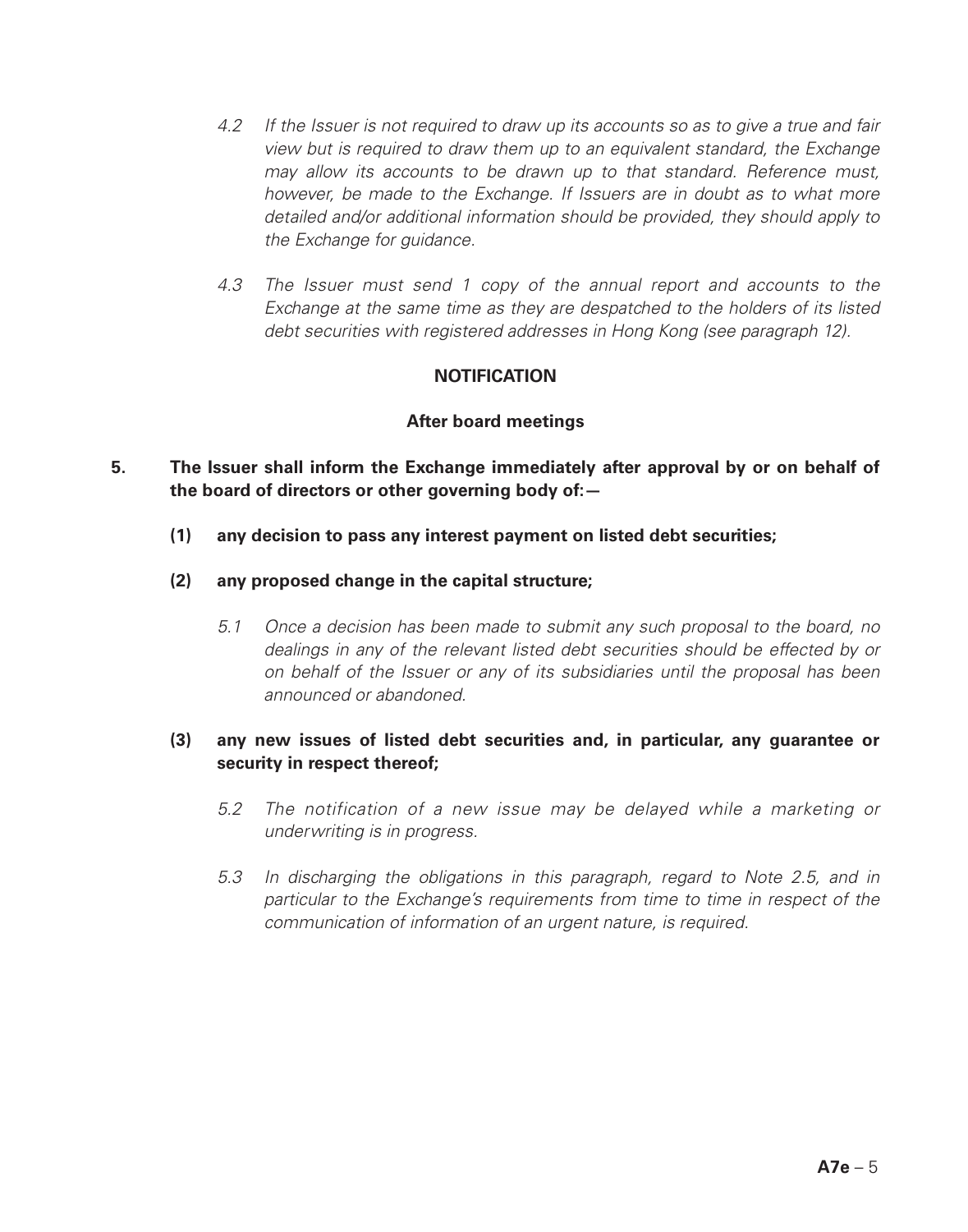#### **Changes**

- **6. The Issuer shall inform the Exchange immediately of any decision made in regard to:—**
	- **(1) any proposed material alteration of its memorandum or articles of association or equivalent documents which would affect the rights of holders of its listed debt securities; and**
	- **(2) any change in the rights attaching to any class of listed debt securities (including any change in the rate of interest carried by a debt security) and any change in the rights attaching to any shares into which any listed debt securities are convertible or exchangeable.**

**Purchase, redemption, cancellation, drawings or proposed drawings and closure of registers**

- **7. The Issuer shall inform the Exchange of any purchase, redemption, cancellation, drawing or proposed drawings to effect partial redemptions by the Issuer, or any member of the group, of its listed debt securities as soon as possible after such purchase, redemption or cancellation or drawing and, in the case of registered debt securities, the date on which it is proposed to close the register for the purpose of making such a drawing. The notification should also state the amount of the relevant listed or registered debt securities outstanding after such operations.**
	- *7.1 Purchases of listed debt securities may be aggregated and a notification should be made when 10 per cent of the outstanding amount of a listed debt security has been acquired. If the Issuer purchases further amounts of that security a notification should be made whenever an additional 5 per cent. has been acquired.*

# **Information relating to rights involving the share capital of another company**

**8. Where listed debt securities carry rights of conversion or exchange into or subscription for the share capital of another company, or are guaranteed by another company, the Issuer must ensure that adequate information is at all times available about the other company and about any changes in the rights attaching to the shares to which such rights of conversion, exchange or subscription relate. This must include the availability of the annual report and accounts of the other company together with its half-yearly or other interim reports and any other information necessary for a realistic valuation of such listed debt securities to be made.**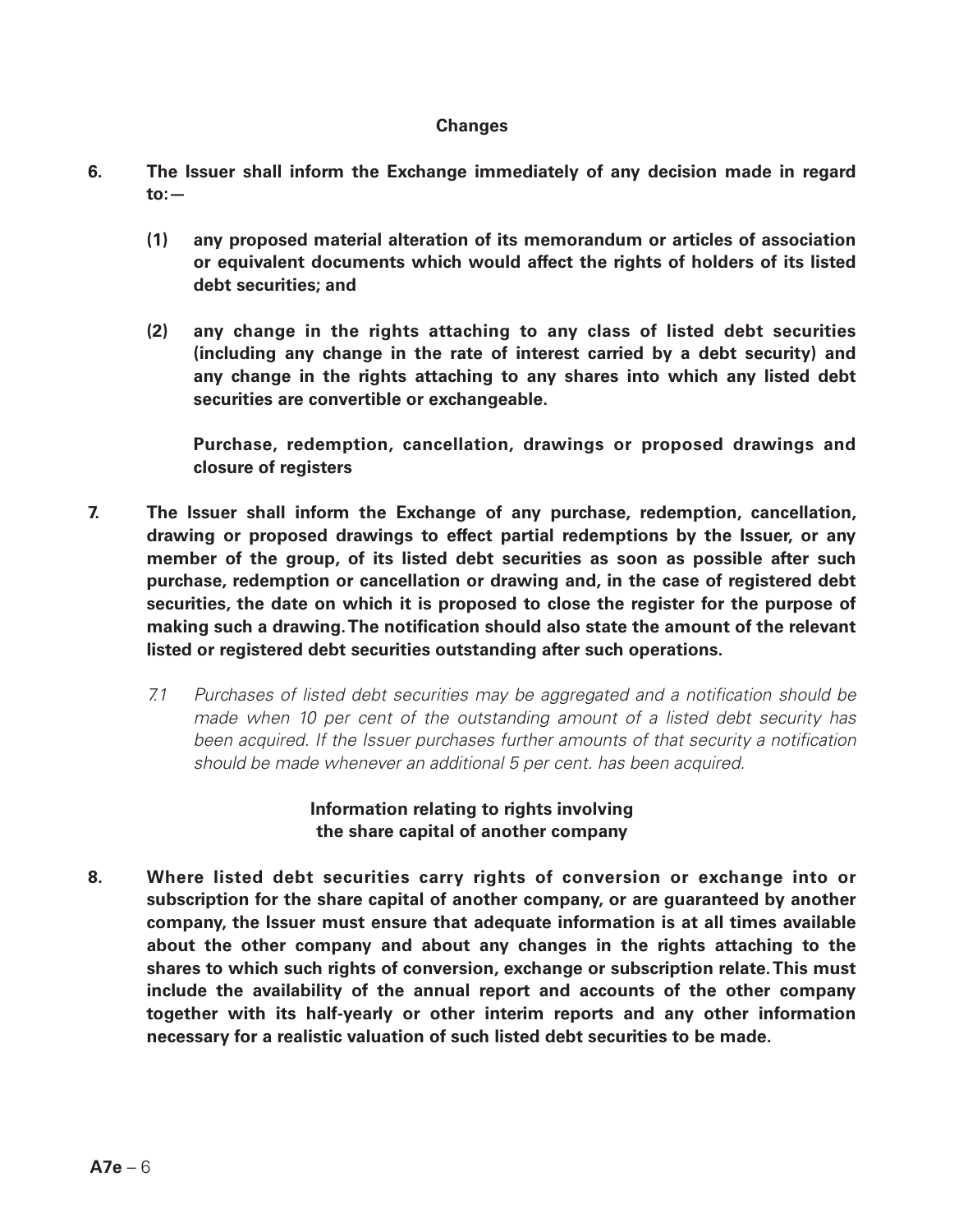#### **Other listings**

**9. The Issuer must inform the Exchange immediately if any part of the debt securities of the Issuer or any of its subsidiaries is listed or dealt in on any other stock exchange, stating which stock exchange.**

#### **Winding-up and liquidation**

- **10. The Issuer shall inform the Exchange on the happening of any of the events of default under the terms and conditions of any listed debt securities as soon as the same shall come to its attention.**
	- *10.1 [Repealed 1 January 2013]*

#### **ANNOUNCEMENTS, CIRCULARS AND OTHER DOCUMENTS**

#### **Review of documents**

- **11. In addition to the specific requirements set out in the Exchange Listing Rules, the Issuer shall:—**
	- **(1) submit to the Exchange copies of drafts, for review before they are issued, of any announcements or advertisements relating to the issue of new or further listed debt securities or proposed listing of debt securities on the Exchange or any announcements or advertisements the subject matter of which may involve a change in or relate to or affect arrangements regarding trading in its listed debt securities (including a suspension of dealings);**
	- **(2) submit to the Exchange copies of drafts, for review before they are issued, of any proposed amendment to its memorandum or articles of association or equivalent document which would affect the rights of the holders of its listed debt securities; and**
	- **(3) not issue any of such documents until the Exchange has confirmed to the Issuer that it has no further comments thereon.**
		- *11.1 Four copies of each document are required, which should be submitted in sufficient time for review and, if necessary, re-submission prior to final printing.*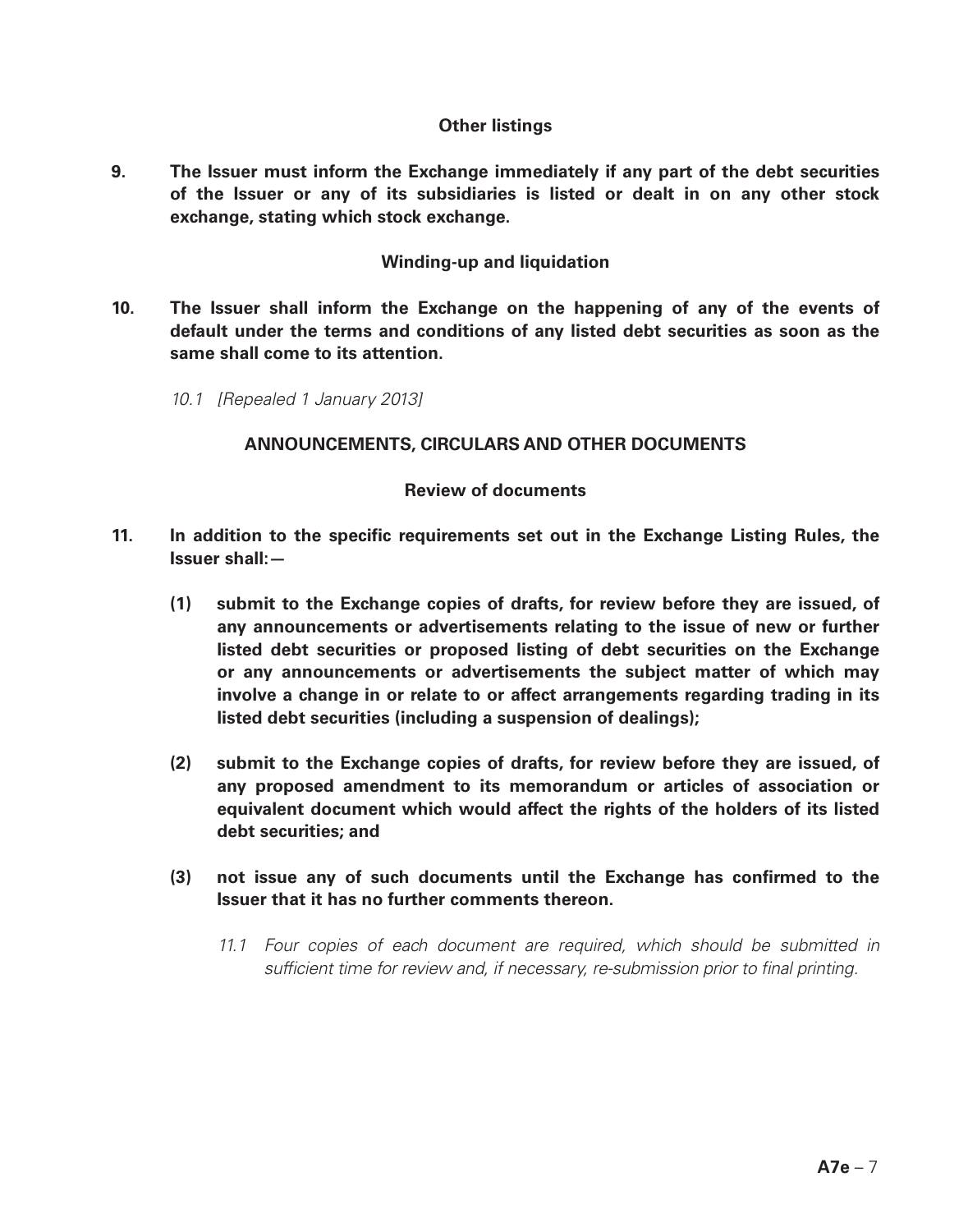*11.2 Every announcement or advertisement which has been reviewed by the Exchange in accordance with the provisions of paragraph 11(1) must contain on the front cover or on the top of the announcement or advertisement a prominent and legible disclaimer statement as follows:—*

*"Hong Kong Exchanges and Clearing Limited and The Stock Exchange of Hong Kong Limited take no responsibility for the contents of this advertisement/ announcement, make no representation as to its accuracy or completeness and expressly disclaim any liability whatsoever for any loss howsoever arising from or in reliance upon the whole or any part of the contents of this advertisement/announcement."*

**11A. The Issuer hereby authorises the Exchange to file "applications" (as defined in section 2 of the Securities and Futures (Stock Market Listing) Rules) and those corporate disclosure materials within the meaning of sections 7(1) and (2) of the Securities and Futures (Stock Market Listing) Rules received by the Exchange with the Commission pursuant to sections 5(2) and 7(3) of the Securities and Futures (Stock Market Listing) Rules respectively. Applications and relevant corporate disclosure materials shall be filed with the Exchange in such manner and number of copies as the Exchange may from time to time prescribe. The authorisation aforementioned shall not be altered or revoked in any way unless prior written approval has been obtained from the Exchange and the Exchange shall have the absolute discretion to grant such approval. In addition, the Issuer undertakes to execute such documents in favour of the Exchange perfecting the above authorisation as the Exchange may require.**

**Forwarding of circulars and other documents**

- **12. The Issuer shall forward to the Exchange:—**
	- **(1) one copy of:—**
		- **(a) [Repealed 1 September 2008]**
		- **(b) the annual report and accounts at the same time as they are issued; and**
		- **(c) any interim report prepared by the Issuer as soon as possible after it has been approved by the board of directors or other governing body of the Issuer;**
	- **(2) one copy of notices of meetings and notices by advertisement to holders of its bearer debt securities at the same time as they are issued; and**
	- **(3) upon request by the Exchange, such number as may be requested of certified copies of all resolutions of the holders of listed debt securities, within 15 days after they are passed.**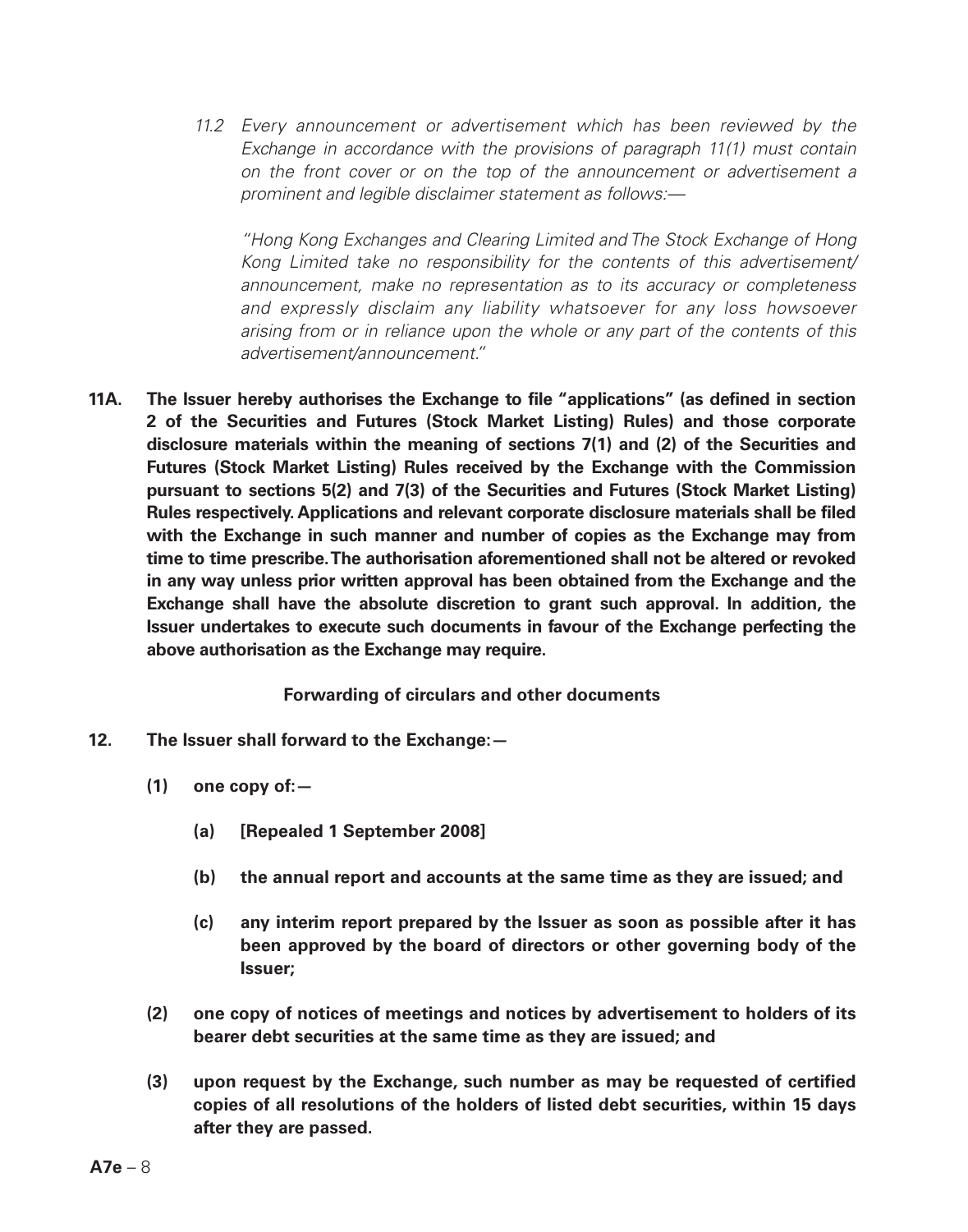*12.1 The Exchange reserves the right to request more copies of such documents,*  and if it so requests the Issuer shall supply it with the requisite number of *copies as soon as practicable.*

## **Communication to holders of listed debt securities**

# **13. The Issuer must ensure that all necessary facilities and information are available to enable holders of its listed debt securities to exercise their rights.**

*13.1 Any notice to be given under this Agreement shall be in writing and any notice to the holder of a bearer debt security may be given by being published in accordance with rule 2.07C of the Exchange Listing Rules.*

## **TRADING AND SETTLEMENT**

#### **Registration services, issue of certificates, registration and other fees**

- **14. (1) The Issuer (or its paying agent or registrar) must provide a standard securities registration service in relation to its listed securities in accordance with paragraph 14(2). The Issuer (or its paying agent or registrar) may, but shall not be obliged to, provide an optional securities registration service in accordance with paragraph 14(3) and/or an expedited securities registration service in accordance with paragraph 14(4). The Issuer (or its paying agent or registrar) must also provide a bulk securities registration service in accordance with paragraph 14(5) and a certificate replacement service in accordance with paragraph 14(6). The Issuer shall ensure that where the Issuer (or its paying agent or registrar) charges a fee for registering transfers or cancelling, splitting, consolidating or issuing definitive certificates relating to the Issuer's listed securities, such fee must not exceed, in total, the applicable amounts prescribed in the following sub-paragraphs.**
	- **(2) (a) Standard securities registration service: The Issuer shall (or shall procure that its paying agent or registrar shall) issue definitive certificates arising out of a registration of transfer or the cancelling, splitting, consolidating or issuing (otherwise than pursuant to paragraph 14(6)) of certificates within:—**
		- **(i) 10 business days of the date of expiration of any right of renunciation; or**
		- **(ii) 10 business days of the receipt of properly executed transfer or other relevant documents or the relevant certificates.**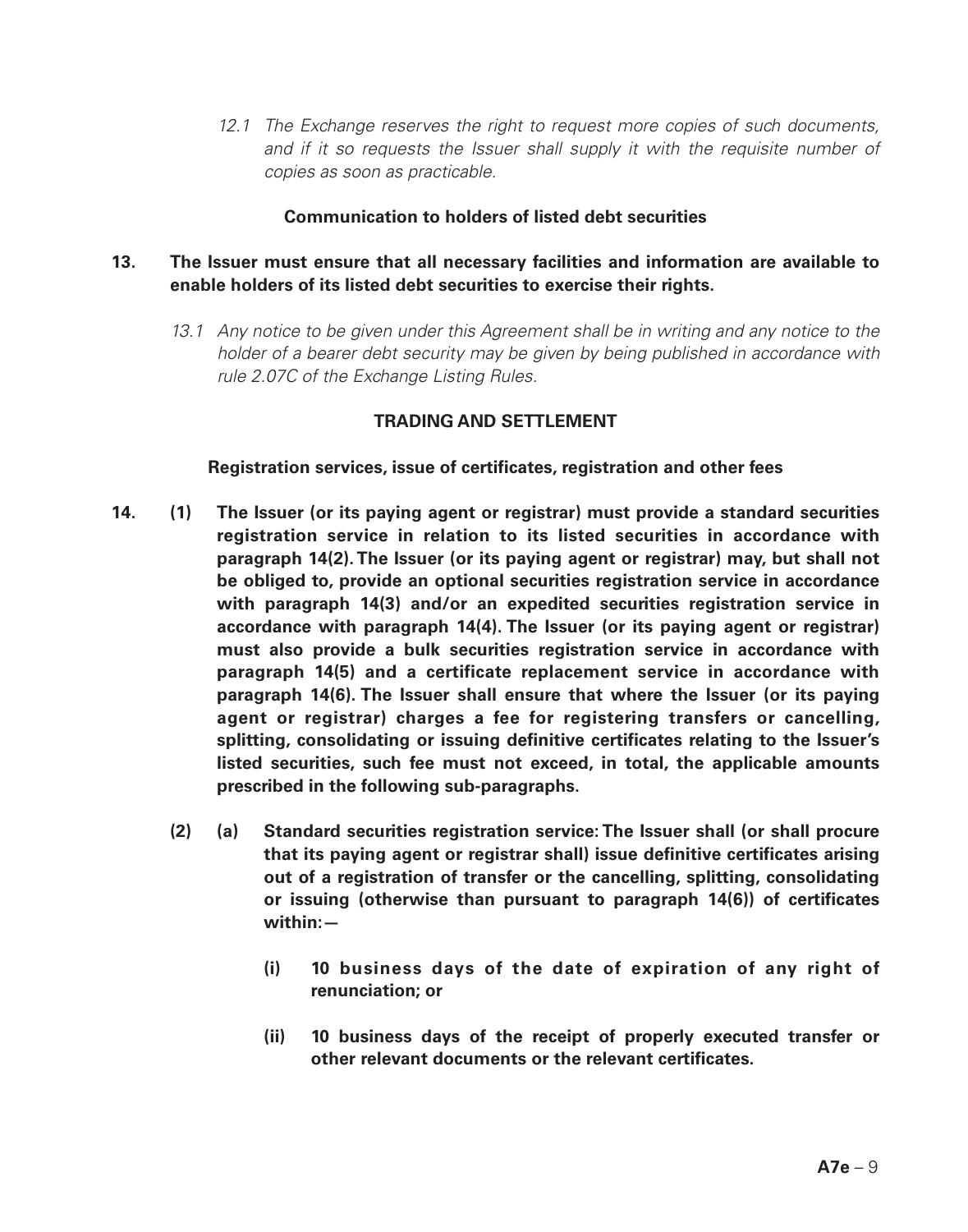- **(b) The fee for registration pursuant to the standard securities registration service shall not exceed, in total, the higher of the following:—**
	- **(i) HK\$2.50 multiplied by the number of certificates issued; or**
	- **(ii) HKS2.50 multiplied by the number of certificates cancelled.**
- **(3) (a) Optional securities registration service: The Issuer (or its paying agent or registrar) may, but shall not be obliged to, provide an optional securities registration service under which definitive certificates are required to be issued within:—**
	- **(i) 6 business days of the date of expiration of any right of renunciation; or**
	- **(ii) 6 business days of the receipt of properly executed transfer or other relevant documents or the relevant certificates.**
	- **(b) The fee for registration pursuant to the optional securities registration service shall not exceed, in total, the higher of the following:—**
		- **(i) HK\$3.00 multiplied by the number of certificates issued; or**
		- **(ii) HK\$3.00 multiplied by the number of certificates cancelled.**
	- **(c) If the Issuer (or its paying agent or registrar) fails to effect any registration within the period of 6 business days specified in subparagraph (a) above, the fee for such registration shall be that determined in accordance with paragraph 14(2)(b).**
- **(4) (a) Expedited securities registration service: The Issuer (or its paying agent or registrar) may, but shall not be obliged to, provide an expedited securities registration service under which definitive certificates are required to be issued within:—**
	- **(i) 3 business days of the date of expiration of any right of renunciation; or**
	- **(ii) 3 business days of the receipt of properly executed transfer or other relevant documents or the relevant certificates.**
	- **(b) The fee for registration pursuant to the expedited securities registration service shall not exceed, in total, the higher of the following:—**
		- **(i) HK\$20.00 multiplied by the number of certificates issued; or**
		- **(ii) HK\$20.00 multiplied by the number of certificates cancelled.**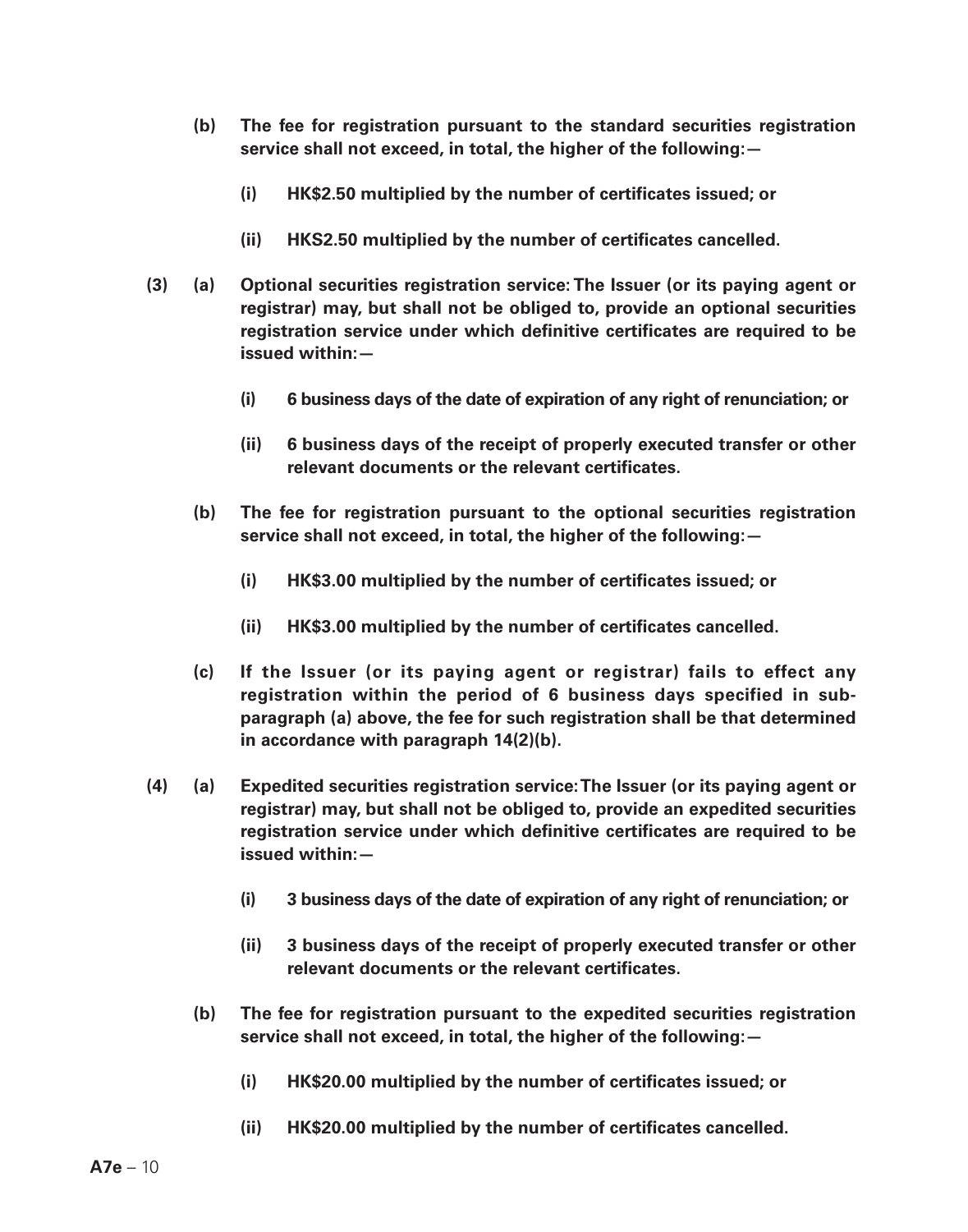- **(c) If the Issuer (or its paying agent or registrar) fails to effect any registration within the period of 3 business days specified in subparagraph (a) above, the registration shall be performed free of charge.**
- **(5) (a) Bulk securities registration service: The Issuer shall (or shall procure that its paying agent or registrar shall) provide a bulk securities registration service, for transfers of listed securities representing 2,000 or more board lots of the Issuer's listed securities where the securities are being transferred from the name of a single holder into the name of another or the same single holder.**

**Certificates shall be issued pursuant to the bulk securities registration service within 6 business days of the receipt of properly executed transfers or other relevant documents or the relevant certificates.**

- **(b) The fee for registration pursuant to the bulk securities registration service shall not exceed, in total, the higher of the following:—**
	- **(i) HK\$2.00 multiplied by the number of certificates issued; or**
	- **(ii) HK\$2.00 multiplied by the number of certificates cancelled.**
- **(6) Certificate replacement service: The Issuer shall (or shall procure that its paying agent or registrar shall) provide a certificate replacement service. The fee for replacing certificates:—**
	- **(a) representing securities with a market value of HK\$200,000 or less (at the time the request for replacement is made) for a person named on the register shall not exceed HK\$200.00, plus the costs incurred by the Issuer (or its paying agent or registrar) in publishing the required public notice; or**
	- **(b) either:—**
		- **(i) representing securities with a market value of more than HK\$200,000 (at the time the request for replacement is made); or**
		- **(ii) for a person not named on the register (irrespective of the market value of the securities concerned);**

**shall not exceed HK\$400.00, plus the costs incurred by the Issuer (or its paying agent or registrar) in publishing the required public notice.**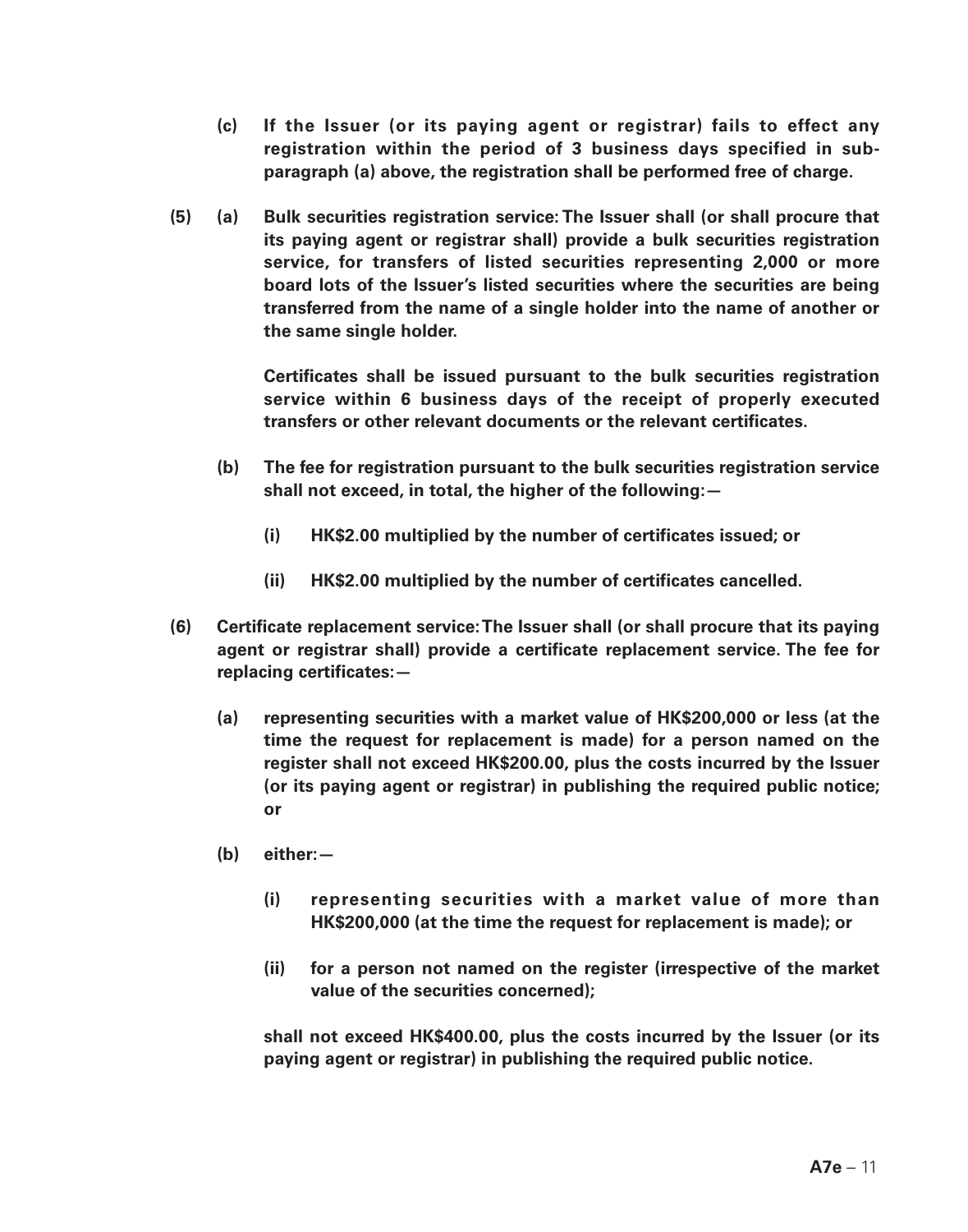- **(7) For the purposes of this paragraph 14 only:—**
	- **(a) the expression "business day" shall exclude Saturdays, Sundays and public holidays in Hong Kong; and**
	- **(b) in computing any period of business days, such period shall be inclusive of the business day on which the relevant transfers, certificates or other documents were received (or, if such documents were not received on a business day, the business day next following their receipt) and of the business day on which the relevant certificates were delivered or otherwise made available.**
- **(8) The Issuer shall ensure that where the Issuer (or its paying agent or registrar) charges a fee for registering other documents relating to or affecting the title to the Issuer's listed securities (e.g. probate, letters of administration, certificates of death or marriage, powers of attorney or other instruments or memoranda and articles of association in respect of a new corporate holder) or for marking or noting documents, such fee must not exceed HK\$5 per item per register:**
	- *14.1 "per item" shall be defined to mean each of such other documents submitted for registration.*
- **(9) It is the responsibility of an Issuer whose paying agent or registrar is in breach of any of the above provisions of this Agreement to report such breach to the Exchange as soon as it becomes aware of the breach and the Exchange reserves the right to communicate such information to the Commission.**
- **(10) Save as provided above the Issuer shall ensure that neither it nor its paying agent or registrar or other agents will charge holders or transferees any other fees for any dealings with them in connection with the transfer or transmission of its listed securities.**
- **(11) References in paragraph 14 to the Issuer's registrar or paying agent providing a service, or to the Issuer procuring that its registrar or paying agent shall provide a service, shall not relieve the Issuer of any obligations in respect of any acts or omissions of its registrar or paying agent.**

#### **GENERAL**

# **Paying agent**

**15. The Issuer must appoint and maintain a paying agent and/or, where appropriate, a registrar, in Hong Kong until the date on which no listed debt security is outstanding, unless the Issuer itself performs these functions. Such paying agent must provide facilities for obtaining new listed debt securities, in accordance with the terms and**